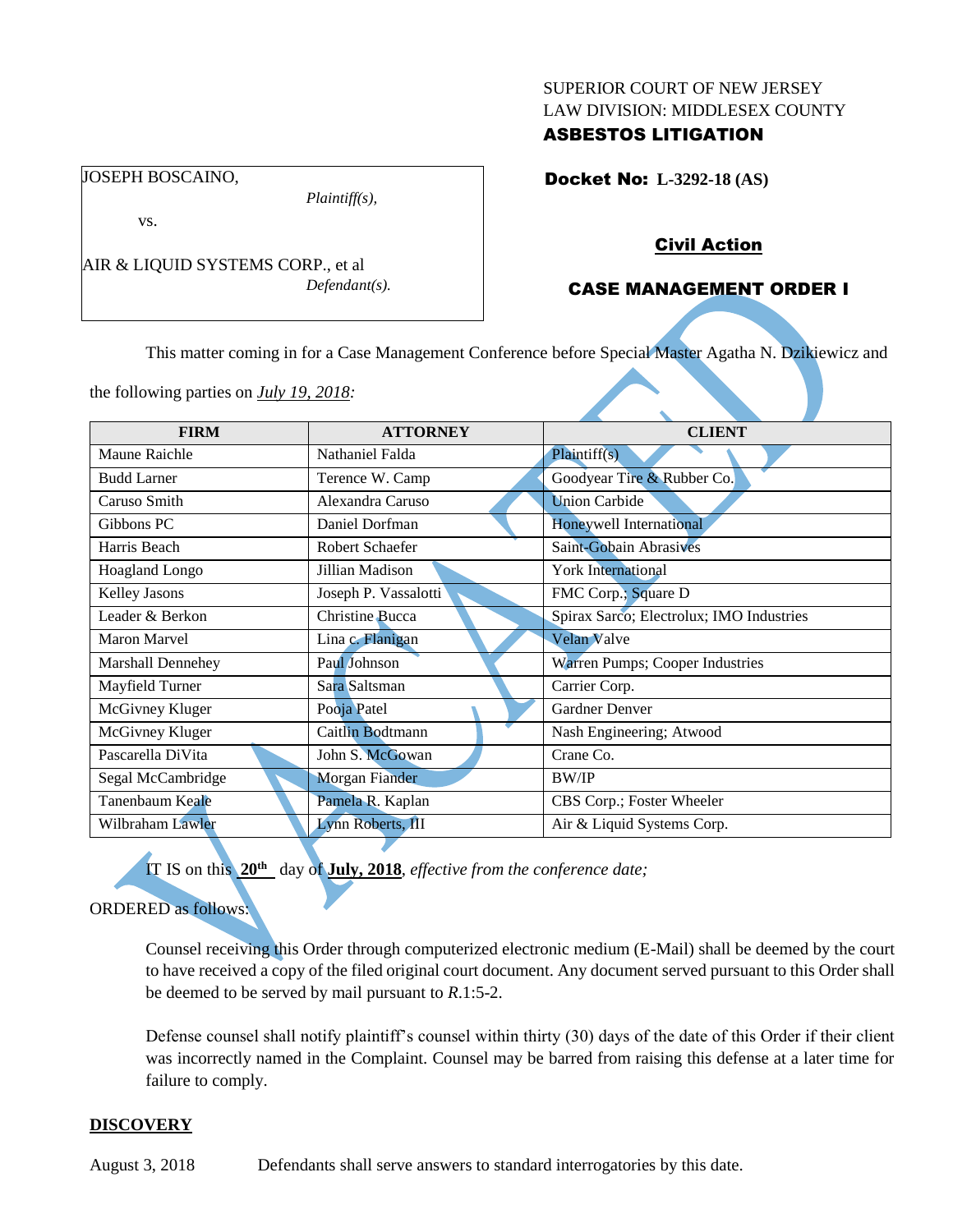| August 10, 2018    | Plaintiff shall propound supplemental interrogatories and document requests by this date.                                                                                                                   |
|--------------------|-------------------------------------------------------------------------------------------------------------------------------------------------------------------------------------------------------------|
| September 10, 2018 | Defendants shall serve answers to supplemental interrogatories and document requests by this<br>date.                                                                                                       |
| August 10, 2018    | Defendants shall propound supplemental interrogatories and document requests by this date.                                                                                                                  |
| September 10, 2018 | Plaintiff shall serve answers to supplemental interrogatories and document requests by this<br>date.                                                                                                        |
| November 30, 2018  | Fact discovery, including depositions, shall be completed by this date. Plaintiff's counsel shall<br>contact the Special Master within one week of this deadline if all fact discovery is not<br>completed. |

November 30, 2018 Depositions of corporate representatives shall be completed by this date.

#### **EARLY SETTLEMENT**

December 21, 2018 Settlement demands shall be served on all counsel and the Special Master by this date.

# **SUMMARY JUDGMENT MOTION PRACTICE**

- December 21, 2018 Plaintiff's counsel shall advise, in writing, of intent not to oppose motions by this date.
- January 18, 2019 Summary judgment motions shall be filed no later than this date.

February 15, 2019 Last return date for summary judgment motions.

### **MEDICAL DEFENSE**

- December 31, 2018 Plaintiff shall serve medical expert reports by this date.
- December 31, 2018 Upon request by defense counsel, plaintiff is to arrange for the transfer of pathology specimens and x-rays, if any, by this date.

March 29, 2019 Defendants shall identify its medical experts and serve medical reports, if any, by this date. In addition, defendants shall notify plaintiff's counsel (as well as all counsel of record) of a joinder in an expert medical defense by this date.

# **LIABILITY EXPERT REPORTS**

December 31, 2018 Plaintiff shall identify its liability experts and serve liability expert reports or a certified expert statement by this date or waive any opportunity to rely on liability expert testimony.

March 29, 2019 Defendants shall identify its liability experts and serve liability expert reports, if any, by this date or waive any opportunity to rely on liability expert testimony.

#### **ECONOMIST EXPERT REPORTS**

December 31, 2018 Plaintiff shall identify its expert economists and serve expert economist report(s), if any, by this date or waive any opportunity to rely on economic expert testimony.

 $\_$  ,  $\_$  ,  $\_$  ,  $\_$  ,  $\_$  ,  $\_$  ,  $\_$  ,  $\_$  ,  $\_$  ,  $\_$  ,  $\_$  ,  $\_$  ,  $\_$  ,  $\_$  ,  $\_$  ,  $\_$  ,  $\_$  ,  $\_$  ,  $\_$  ,  $\_$  ,  $\_$  ,  $\_$  ,  $\_$  ,  $\_$  ,  $\_$  ,  $\_$  ,  $\_$  ,  $\_$  ,  $\_$  ,  $\_$  ,  $\_$  ,  $\_$  ,  $\_$  ,  $\_$  ,  $\_$  ,  $\_$  ,  $\_$  ,